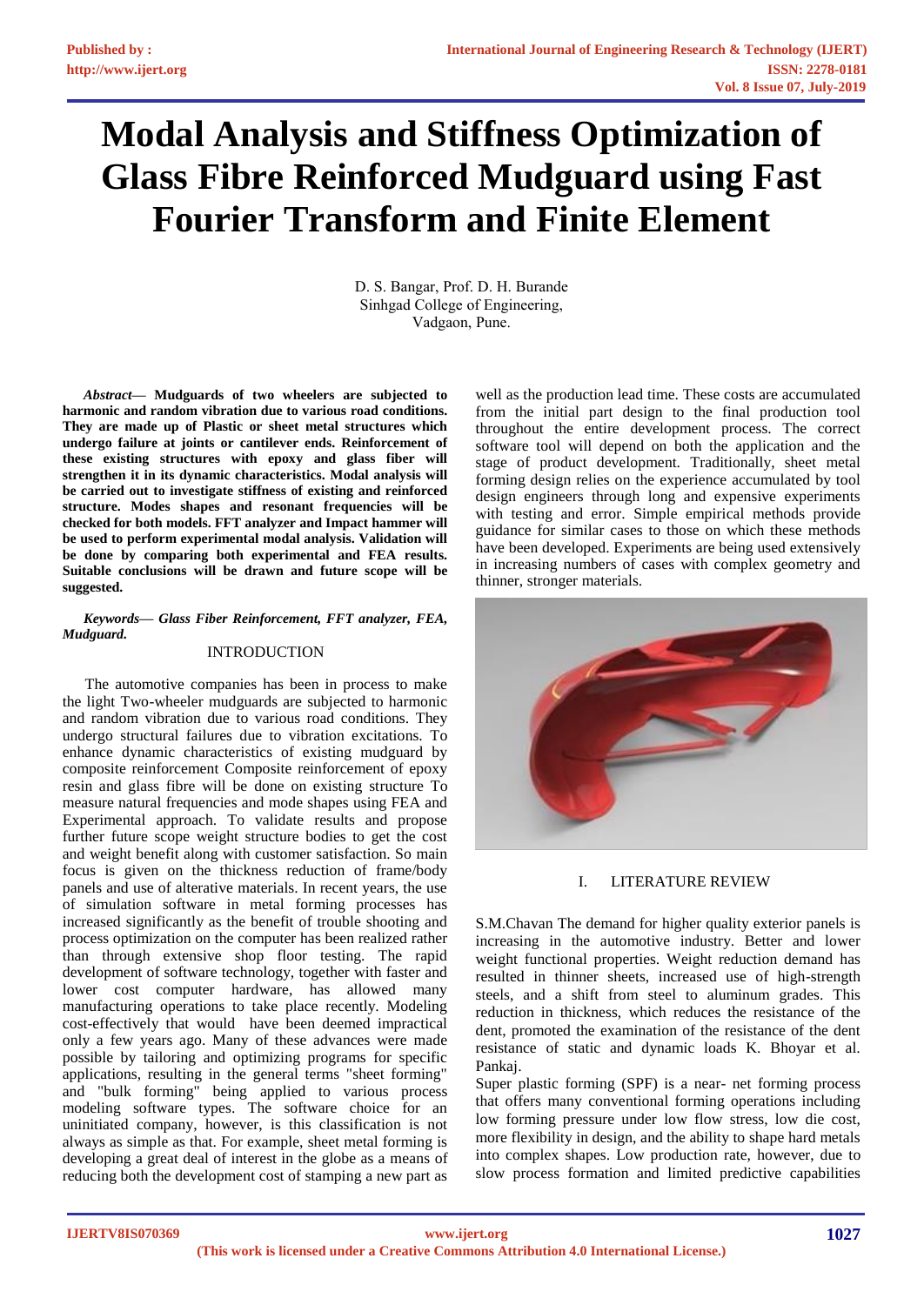provides a lack of precise constitutive models for super plastic deformation, treated as a barrier to the widespread use of SPF. Recent progress in finite element tools has been demonstrated while analyzing the complex operations of super plastic forming. These tools can be utilized successfully in order to develop optimized super plastic forming techniques to develop the future materials[6]. Mehmet C and others. The parametric model of the body ''s computer-aided design (CAD)' was prepared primarily for some static analyzes in this optimization study. In the following step, some critical dimensions of the structure parts were defined as design parameters. The optimization study's objective is to minimize the value of critical equivalent stress below the yield limit. In addition, a sensitivity study has been made on the body model with stress measures for an in- depth analysis. In various steps, Pro/Engineer CAD and Pro/MECHANICAL computer aided engineering (CAE) software has been used. Finally, the obtained results have been presented as both visually and in diagrams or tables. In other words, this study can be defined as a computer-aided design and optimization application of a sophisticated threedimensional (3D) sheet-metal structural model. Consequently, in order to solve a sophisticated structural design problem, integrated CAD/ CAE programs supported optimization techniques are vital in providing time, error and cost reduction compared to conventional design processes Jesús M. Blanco and others. Double-skin perforated sheet facades, are enclosures composed of a perforated metal sheet, air chamber and glass, show a growing trend in modern construction design. Their thermal behavior has been addressed in previous research, taking into account several physical parameters such as perforation rates, colors and materials, as well as the influence of wind penetration through a Matlab® model, validated through a fully experimental test campaign, monitoring metal sheets for different configurations for 1 year, within a range of 0–35% (perforation rates)Galvanized steel aluminum (materials) and black-white (colours). Through a complete Energy plus ® model (design builder) validated by the Matlab ® model and experimental outputs mentioned above. The relevant contribution shows a new parametric energy evaluation taking into account additional variables such as air gap and location (defined according to the different climate zones).Finally, the influence of various enclosures on the entire building's cooling, heating and lighting loads (energy consumption) was obtained, demonstrating the suitability of the previously optimized configurations with respect to relative energy savings[7]. This leads to the establishment of a new methodology to optimize sustainability of design based on minimum energy consumption Baskaran and others. The focus of the current automotive scenario is to increase the strength and reduce the weight of body parts. Mudguard is provided in two wheelers to prevent other parts from entering and damaging the dirt and sand particles in the tire[8]. Most of which are currently made from plastics made from ABS / Polypropylene. They are expensive and not entirely degradable. An attempt in my work strong and abundantly available sisal plant fibers have been used to reinforce epoxy resin to replace mudguards with low cost, high strength and less weight. In a number of aerospace and non-aerospace

applications, glass fiber strengthened epoxy composites are commonly used. In structural design of the composite product for particular applications, the selection of reinforcements and matrix structures as well as the nano clay fraction is crucial[1].The composites ' long-term performance capacities are governed by thermal stability and mechanical characteristics. Fibre reinforced composite materials have been reported to have attracted many applications in view of its low weight and superior strength when compared with the metal matrix composite. While researches have established the weight reduction of fibre reinforced polymer material, few works have reported the impact of orientation on the manufacturing of polymer composite. In this study, series of experimental works were done to demonstrate the manufacturing of glass-fibre reinforced epoxy resin with special attention on the influence of oriented reinforced composite material[2]. The composites were manufactured using hand-lay technique. Currently the glass fiber is manufactured with other resins such as epoxy, vinyl ester and polypropylene. These composites are used as sports goods, automobile bodies[3]. The present study is an attempt to take an overview of the work done in the area of characterization of Glass Fiber/Epoxy composite material. Different manufacturing processes are used for making Glass Fiber/Epoxy composite. Based on comprehensive literature review of various aspects in developing Glass Fiber/epoxy composite material, it is observed that extensive work has been done related to manufacturing and mechanical characterization of current material composites are most promising materials for components of current and future engineering structures, with a significant demand at present in aircraft and aerospace industries[4]. Modal analysis is the study of the natural characteristics of structures. Understanding both the natural frequency and mode shape helps to design any structural system for noise and vibration applications. In this paper analysis of free vibration of cantilever beam for the composite as well as steel material are carried out. Natural frequency and mode shape of the plates has been determined using FFT analyzer. Also comparative study of Steel, E glass epoxy and FRP is done for stress analysis with the help of UTM. These materials are used for vibration analysis to observe the effect of a modal parameters of cantilever beam subjected to free vibration is analyzed with the help of FFT analyzer in experimental setup[5].

# II. METHODOLOGY

# CAD modeling of existing structure using CATIA.

Finite Element Discretization using AnsysWorkbench.FEA of existing mudguard to obtain Natural frequencies and mode shapes FEA of composite mudguard to obtain Natural frequencies and mode shapes. Experimental Modal analysis of existing and reinforced structure using FFT analyzer and Impact hammer Comparative analysis between FEA & Experimental results. Conclusion & Future scope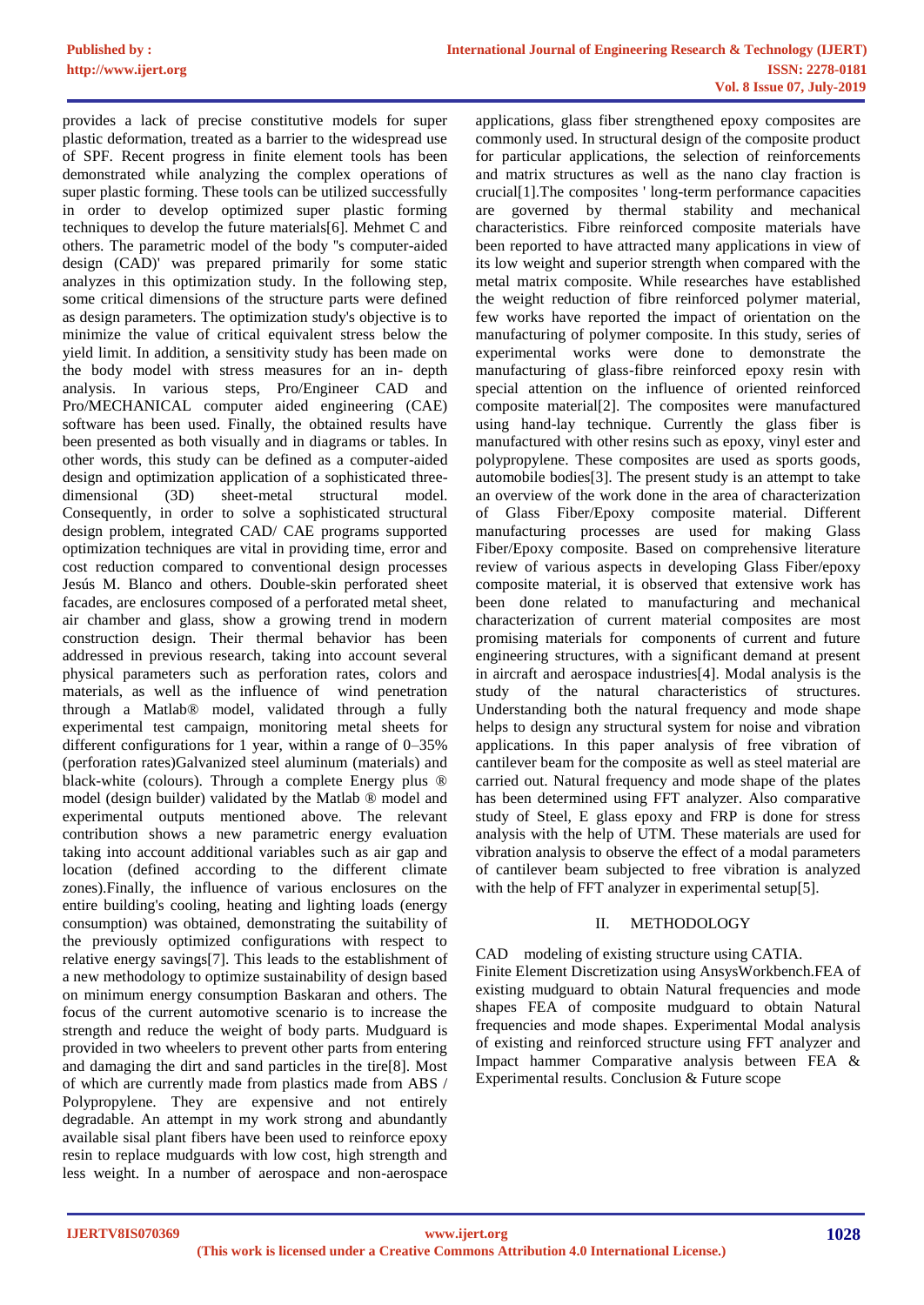# A. *PREPARATION OF GLASS FIBRE EPOXY RESIN MUDGUARD*



Fig 2 Layout of Jawa Mudguard

Epoxy resins are mostly used for large performance applications such as airspace objects and Submarine Epoxies have excellent mechanical properties than polyester resins. Epoxies also have better adhesion properties. Glass fiber is obtained from waste of industries after they are decomposed. Glass fiber and epoxy resin are mixed in ratio of 50:50, casting is done by "Hand layup method".

For manufacturing wooden pattern mould is firstly made and then on it thick layer of wax (Goat Gel) is applied on it then by brush Glass fiber and epoxy mixture is sprayed by hand with brush. Thickness of wax decides the flexibility of removal from the mould. Resin is applied on it and left for  $\bullet$ drying. Hair drier is used to dry the resin and resin is again applied on it. The drying period is around 24-36 hours then  $\bullet$ the mudguard was carefully removed from the mould[10].

For developing the mudguard following assumptions should be considered

# • Dimension is specified as(width\*diameter)

The clearance between tyre and mudguard must be around 25cm.



Fig 3 Reinforced Epoxy Resin Glass Fiber Mudguard

# B. *B.STATIC ANALYSIS*

1. Material Properties for Steel

| Properties of Outline Row 3: Structural Steel |                                                             |                |           |  |
|-----------------------------------------------|-------------------------------------------------------------|----------------|-----------|--|
|                                               | A                                                           | B              | C         |  |
|                                               | Property                                                    | Value          | Unit      |  |
| $\overline{2}$                                | <b>Material Field Variables</b>                             | 軍<br>Table     |           |  |
| 3                                             | Density                                                     | 7850           | kg m^-3   |  |
| 4                                             | ħ<br>Isotropic Secant Coefficient of Thermal Expansion<br>Ε |                |           |  |
| 5                                             | Coefficient of Thermal Expansion<br>z                       | $1.2E - 0.5$   | $C^{A-1}$ |  |
| 6                                             | Я<br><b>Isotropic Elasticity</b><br>Ξ                       |                |           |  |
| 7                                             | Derive from                                                 | Young's Modulu |           |  |
| 8                                             | Young's Modulus                                             | $2E + 11$      | Pa        |  |
| 9                                             | Poisson's Ratio                                             | 0.3            |           |  |
| 10                                            | <b>Bulk Modulus</b>                                         | $1.6667E + 11$ | Pa        |  |
| 11                                            | <b>Shear Modulus</b>                                        | $7.6923E + 10$ | Pa        |  |

## 2. Material Properties for Epoxy Resin

| Properties of Outline Row 3: Epoxy E-Glass Wet |                                                             |          |                     |  |
|------------------------------------------------|-------------------------------------------------------------|----------|---------------------|--|
|                                                | A                                                           | B        | ć                   |  |
| 1                                              | Property                                                    | Value    | Unit                |  |
| $\overline{2}$                                 | <b>Z</b> Density                                            | 1.89E-09 | mm <sup>A</sup> -3t |  |
| 3                                              | Ch Orthotropic Secant Coefficient of Thermal Expansion<br>H |          |                     |  |
| 8                                              | C Orthotropic Elasticity<br>8                               |          |                     |  |
| $\overline{9}$                                 | Young's Modulus X direction                                 | 35000    | MPa                 |  |
| 10                                             | Young's Modulus Y direction                                 | 9000     | Ξ<br>MPa            |  |
| 11                                             | Young's Modulus 2 direction                                 | 9000     | MPa                 |  |
| 12                                             | Poisson's Ratio XY                                          | 0.28     |                     |  |
| 13                                             | Poisson's Ratio YZ                                          | 0.4      |                     |  |
| 14                                             | Poisson's Ratio XZ                                          | 0.28     |                     |  |
| 15                                             | Shear Modulus XY                                            | 4700     | MPa                 |  |
| 16                                             | Shear Modulus YZ                                            | 3500     | Ξ<br>MPa            |  |
| 17                                             | Shear Modulus XZ                                            | 4700     | MPa                 |  |

# • **Mass of Steel Mudguard =3.77 kg**

• **Mass of Epoxy resin Glass Fiber Mudguard=1.58kg**



Fig 4 Epoxy resin Glass Fiber and Steel Mudguard

# **1. Finite Element Analysis:**

Design of existing mudguard is done by using CAD package CATIA V5 as per following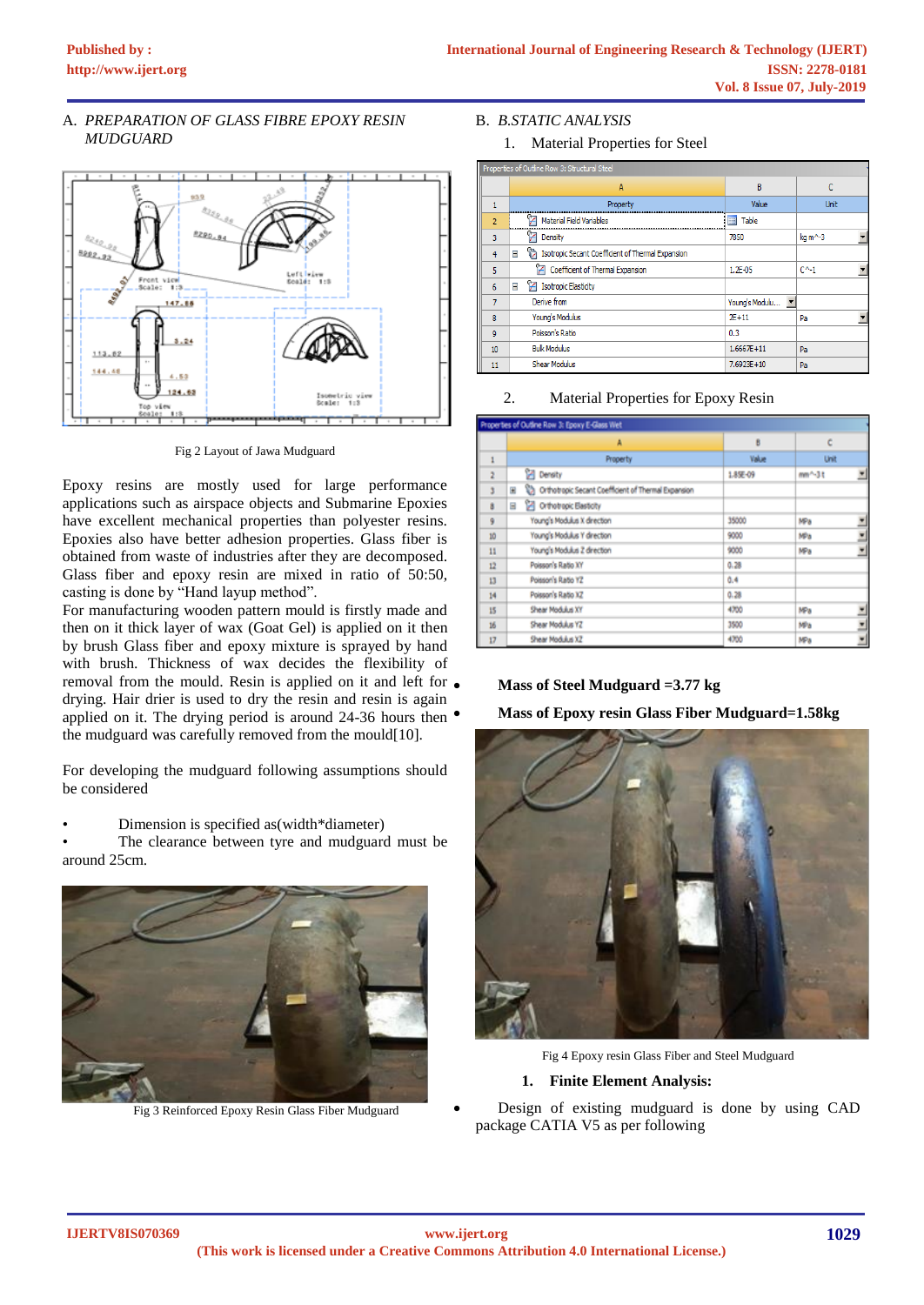

Fig. 5 CATIA model of Mudguard

### *Mesh*

ANSYS Meshing is a high-performance general-purpose, smart, automated product. It produces the most appropriate mesh for Multi Physics solutions that are accurate and efficient. For all parts of a model, a mesh well suited for a particular analysis can be generated with a single mouse click. Full controls are available for the expert user who wants to fine tune it to the options used to generate the mesh. Parallel processing power is used automatically to reduce the amount of time you need to wait for mesh generation.



| -------------   |       |
|-----------------|-------|
| <b>Nodes</b>    | 74180 |
| <b>Elements</b> | 37117 |
|                 |       |

| <b>Tabular Data</b> |      |                       |  |
|---------------------|------|-----------------------|--|
|                     |      | Mode V Frequency [Hz] |  |
|                     | 1.   | 37.461                |  |
|                     | 2 2. | 45,272                |  |
|                     | 3 3. | 89.738                |  |
|                     |      | 127.87                |  |
|                     |      | 152.17                |  |

Fig. 7 Modal Analysis



| <b>Tabular Data</b> |    |                       |  |
|---------------------|----|-----------------------|--|
|                     |    | Mode V Frequency [Hz] |  |
|                     |    | 46.197                |  |
|                     | 2. | 54.798                |  |
|                     | з. | 84.545                |  |
|                     |    | 115.07                |  |
|                     |    | 142.52                |  |

Fig.8 Modal Analysis of Composite Mudguard

## *C.EXPERIMENTAL TESTING*

The experimental validation operation is done by using FFT Operation testing (Fast Fourier Transform) analyzer. The FFT spectrum analyzer samples the input signal, computes the magnitude of its sine and cosine components, and displays the spectrum of these measured frequency components. The advantage of this technique is its speed. Because System operation FFT spectrum analyzers measure all frequency components at the same time, the technique offers the possibility of being hundreds of times faster than traditional analog spectrum analyzer. Fourier analysis of a periodic function refers to the removal of the series of sines and cosines that will reproduce the function when superimposed. This analysis can be expressed as an operation of the Fourier series. The rapid transformation of Fourier is a method of mathematical operation to transform a function of time into a frequency function. It is sometimes described as a system that transforms the frequency domain from the time domain. It is very useful to analyze all methods of time-dependent phenomena



Fig 9 Testing and Validation by Impact Hammer & FFT Analyzer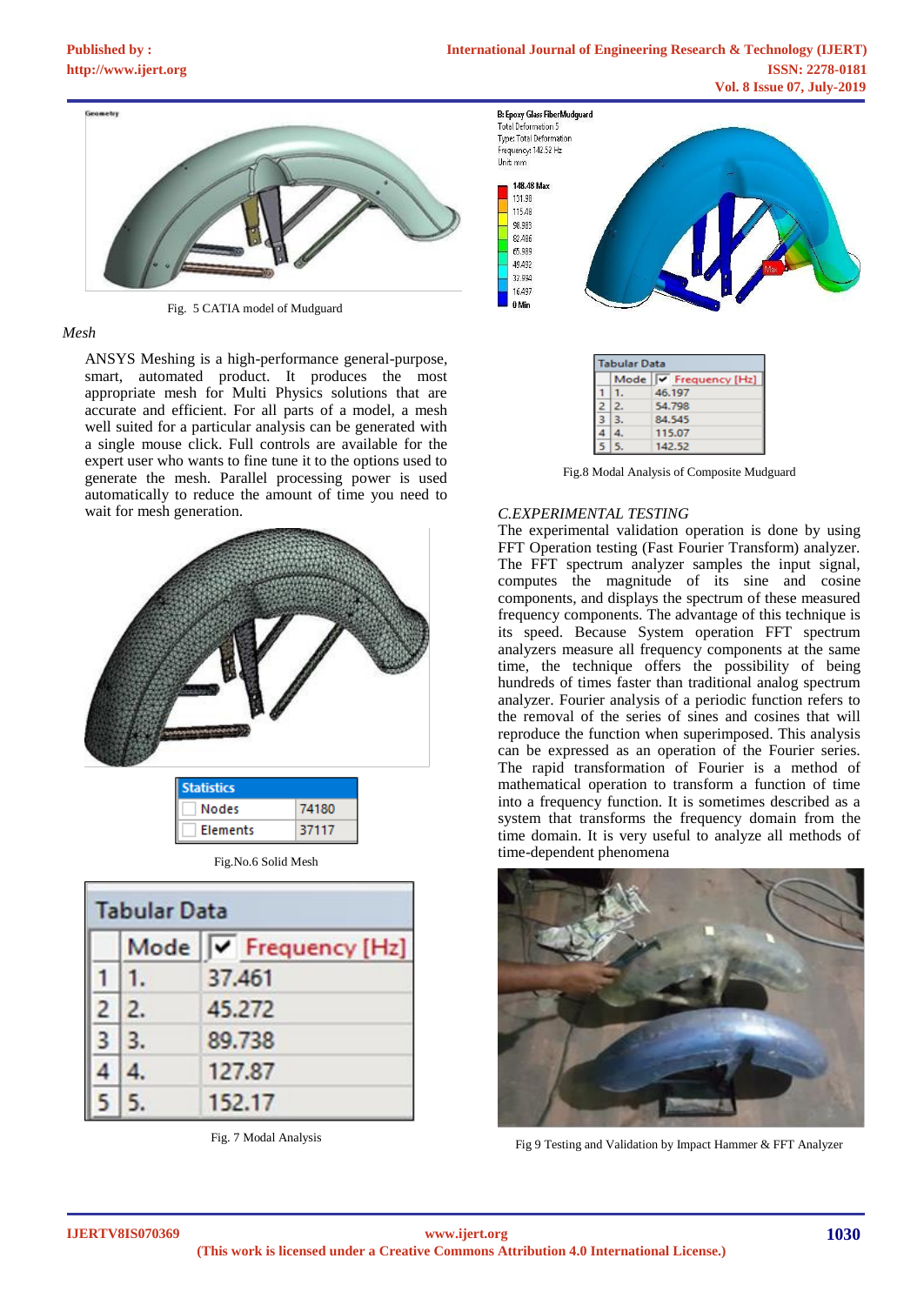

*D. RESULTS & VALIDATION OF STEEL AND GLASS FIBER*

|                         | <b>STEEL</b>   | <b>EPOXY GLASS</b> | <b>STEEL</b>   | <b>EPOXY</b>      |
|-------------------------|----------------|--------------------|----------------|-------------------|
| <b>MODE</b>             | <b>MUDGUAR</b> | <b>FIBER</b>       | <b>MUDGUAR</b> | <b>RESIN</b>      |
| NO.                     | D              | <b>MUDGUARD(H</b>  | D              | <b>MUDGUARD</b>   |
|                         | (Hertz)FEA     | ertz)              | EXP(Hertz)     | <b>EXP(Hertz)</b> |
|                         |                | <b>FEA</b>         |                |                   |
|                         |                |                    |                |                   |
| $\mathbf{1}$            | 37.4           | 46.197             | 29.2           | 39.03             |
|                         | 61             |                    | 9              |                   |
|                         |                |                    |                |                   |
| $\overline{2}$          | 45.2           | 54.798             | 43.9           | 73.24             |
|                         | 72             |                    | 4              |                   |
|                         |                |                    |                |                   |
| 3                       | 89.7           | 84.545             | 87.8           | 83                |
|                         | 38             |                    | 9              |                   |
|                         |                |                    |                |                   |
| $\overline{\mathbf{4}}$ | 127.           | 115.07             | 102.           | 117.1             |
|                         | 87             |                    | 23             | 8                 |
|                         |                |                    |                |                   |
| 5                       | 152.           | 142.52             | 126.           | 131.8             |
|                         | 17             |                    | 95             | 3                 |



Fig 12 Mode no Vs Natural Frequency (Test)



Fig 13 Mode no Vs Natural Frequency (FEA)

From above graph it is clear that Natural frequency is higher at initial model for Epoxy mudguard and slightly less at higher order frequencies. The Natural Frequencies obtained in the Analysis & Testing results are almost same so, the validation of the result is done. Steel Mudguard has mass of 3.77kg and Epoxy Glass Fibre Mudguard mass is 1.58 kg. Hence 58% reduction in mass is achieved which finally helps in increasing mechanical efficiency of vehicle as it's controlled by mass of components. The table shown above give the values of Glass Fiber epoxy resin and Steel Mudguard. Both by experimental and analytical, it indicates that the natural frequency values for Glass Fiber is lesser than Steel Mudguard values for both analytically and practically. For epoxy resin the values for second and third mode are slightly high, but overall the values are less compared to the other one.

#### IV. CONCLUSION

- 1. From above graphs it is clear that Natural frequency is higher at initial model for Epoxy mudguard and slightly less at higher order frequencies.
- 2. The values obtained in the mode shape results indicates that there is less deflection in Glass Epoxy fibre than Steel Mudguard and the frequency values obtained in experimental results have Epoxy Glass Fibre values higher than steel mudguard and so the stiffness is maximum in Epoxy Glass Fibre as the natural frequency is directly proportional to the stiffness of material.
- 3. The Natural Frequencies obtained in the Analysis & Testing results are almost same so, the validation of the result is done.
- 4. Steel Mudguard has mass of 3.77 kg and Epoxy glass fibre Mudguard mass is 1.58 kg, Hence 58% reduction in mass is achieved which finally helps in increasing mechanical efficiency of vehicle as it's controlled by mass of components.